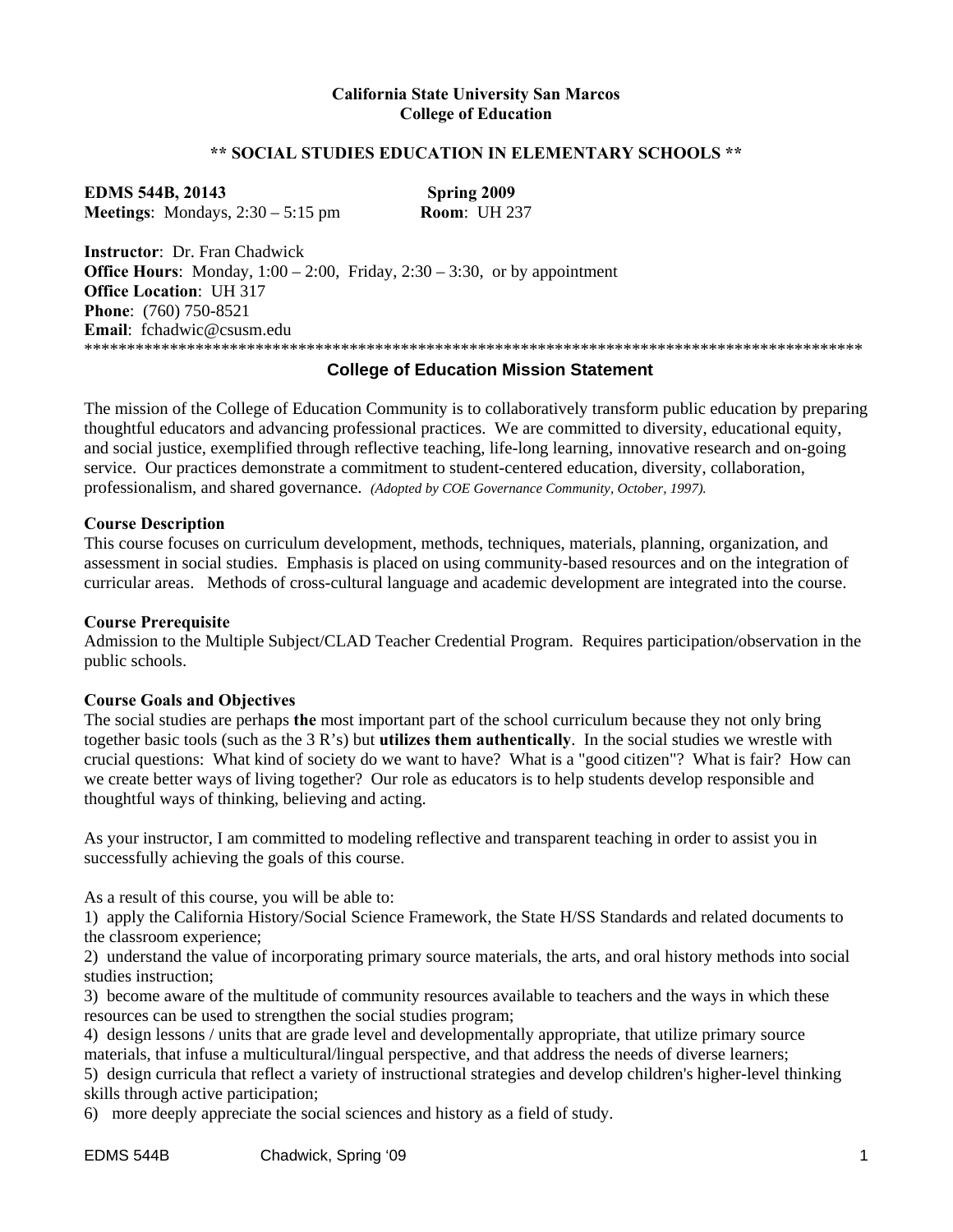## **Required Texts**

CSDE. (2005). History-Social Science Framework (for California Public Schools K-12). Sacramento, CA. (H/SS) www.cde.ca.gov/cilbranch/cfir/hsssbeup.pdf

Turner, T. N. (2003). Essentials of Classroom Teaching: Elementary Social Studies. Boston: Allyn and Bacon. (T)

*Additional readings and handouts provided by the instructor will be required.* 

## **STUDENT LEARNING OUTCOMES**

#### **Teacher Performance Expectation (TPE) Competencies**

The course objectives, assignments, and assessments have been aligned with the CTC standards for the Multiple Subject Credential. This course is designed to help teachers seeking a California teaching credential to develop the skills, knowledge, and attitudes necessary to assist schools and district in implementing effective programs for all students. The successful candidate will be able to merge theory and practice in order to realize a comprehensive and extensive educational program for all students.

### **California Teacher Performance Assessment (CalTPA)**

Beginning July 1, 2008 all California credential candidates must successfully complete a state-approved system of teacher performance assessment (TPA), to be embedded in the credential program of preparation. At CSUSM this assessment system is called the CalTPA or the TPA for short.

To assist your successful completion of the TPA a series of informational seminars are offered over the course of the program. TPA related questions and logistical concerns are to be addressed during the seminars. Your attendance to TPA seminars will greatly contribute to your success on the assessment.

Additionally, COE classes use common pedagogical language, lesson plans (lesson designs), and unit plans (unit designs) in order to support and ensure your success on the TPA and more importantly in your credential program.

The CalTPA Candidate Handbook, TPA seminar schedule, and other TPA support materials can be found on the COE website provided at the website provided: http://www.csusm.edu/coe/CalTPA/ProgramMaterialsTPA.html

#### **Professionalism/Dispositions**

Because this course is part of an accredited program leading to professional certification, students are expected to demonstrate behavior consistent with a professional career. Lack of professionalism in any of the following areas will alter the final grade:

1. Attend all class meetings. Due to the dynamic and interactive nature of courses in the College of Education, all students are expected to attend all classes and participate actively. Absences and late arrivals/early departures will affect the final grade. At a minimum, students must attend more than 80% of class time, or s/he may not receive a passing grade for the course at the discretion of the instructor. Should the student have extenuating circumstances, s/he should contact the instructor as soon as possible.

 If you are absent 2 days, regardless of the reason, your highest possible grade is a B.. Late arrivals and early departures **will affect** your final grade. **Absences do not change assignment due dates**. Late assignments will receive a reduction in points for each day late. Notify instructor in writing (email) as soon as possible if you are absent or know in advance you will not be attending class.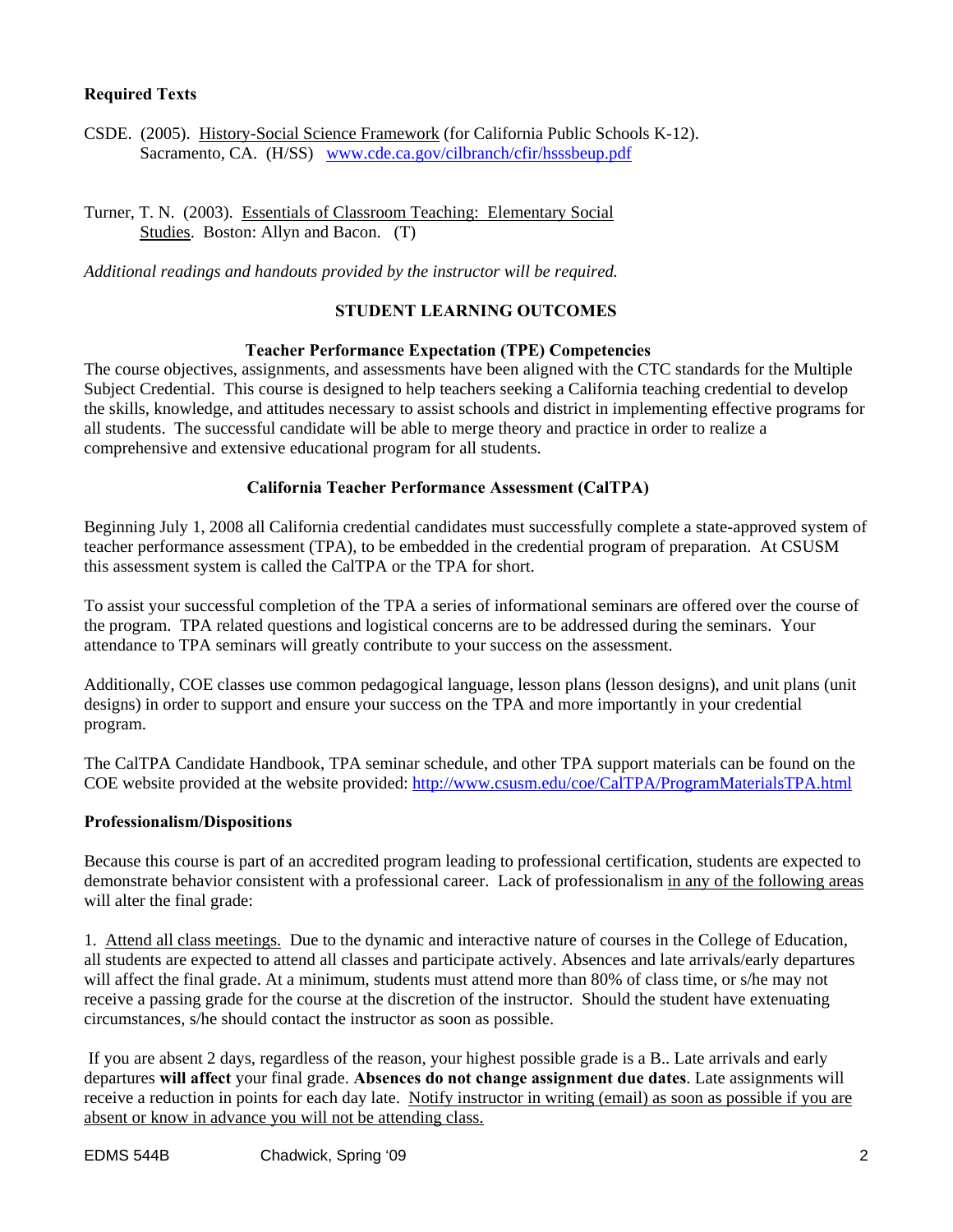2. Interact professionally and collaborate responsibly with your colleagues and professor. Teacher education is a professional preparation program and students will be expected to adhere to standards of dependability, and academic honesty. Prepare carefully for class, and be ready to discuss readings and assignments **thoughtfully.** 

3. Each written assignment is expected to have a clear organizational presentation and be free of grammar, punctuation and spelling errors. **There will be a reduction in points for grammar, punctuation and spelling errors.** 

4. Complete all assignments on time. Late assignments will receive a 20% reduction in points for each day late. Occasionally a student may be asked to revise an assignment. If so, the revised work must be submitted no later than one week after it was returned and may not be eligible for full credit. Assignments will not be accepted via email except for the case of an absence on the day the assignment is due. If you are absent when an assignment is due, you may submit the work via email (except for Physical Model) so it is not counted late. Please request "return receipt" from your toolbar when submitting an assignment via email due to absence. Receipt of the assignment will be returned by the instructor if this option is utilized when email is sent by the student.

#### **University Writing Requirement**

Every course at CSUSM must have a writing requirement of at least 2500 words. In EDMS 544B, the Field Trip Project, Oral History Project, Unit Plan, Mock Interview, and Literature Connection will collectively contain a minimum of 2500 words.

The Teacher Performance Expectations are addressed in EDMS 544B through class discussions, activities, oral/visual presentations, and written assignments.

# **ASSIGNMENTS**

*Detailed instructions and rubrics for some course assignments will be handed out in class. These assignments include both individual and group projects.* 

# **�** *Reading Response (Professionalism)*

The assigned readings provide an important foundation for your increasing understanding of how to effectively teach social studies. To aid you in remembering the readings, and assist you with meaningful class participation, you are asked to respond to each reading assignment by coming to class prepared to discuss, ask questions and answer open-ended prompts about assigned readings. In order to prepare for this, consider the following for your notes:

- (2) key points from the reading (you may include quotes),
- (3) how the reading connects to your own perspective/ experiences,
- (4) one question that the reading assignment prompts you to ask after thinking deeper about the issue.

# **�** *Finding the Social Studies in You! A Physical Model (Individual) Pass/Fail (Professionalism)*

Have you ever tried to explain who you are through six of the eight social studies disciplines? For this assignment you will reintroduce yourself to a small group in our class by creating a physical model illustrating aspects of you through each of the disciplines. You may use photographs, drawings, cutouts, objects, your imagination, etc. This activity models a way to engage your students, and will demonstrate your awareness of the disciplines. Aim to present for 4-5 minutes.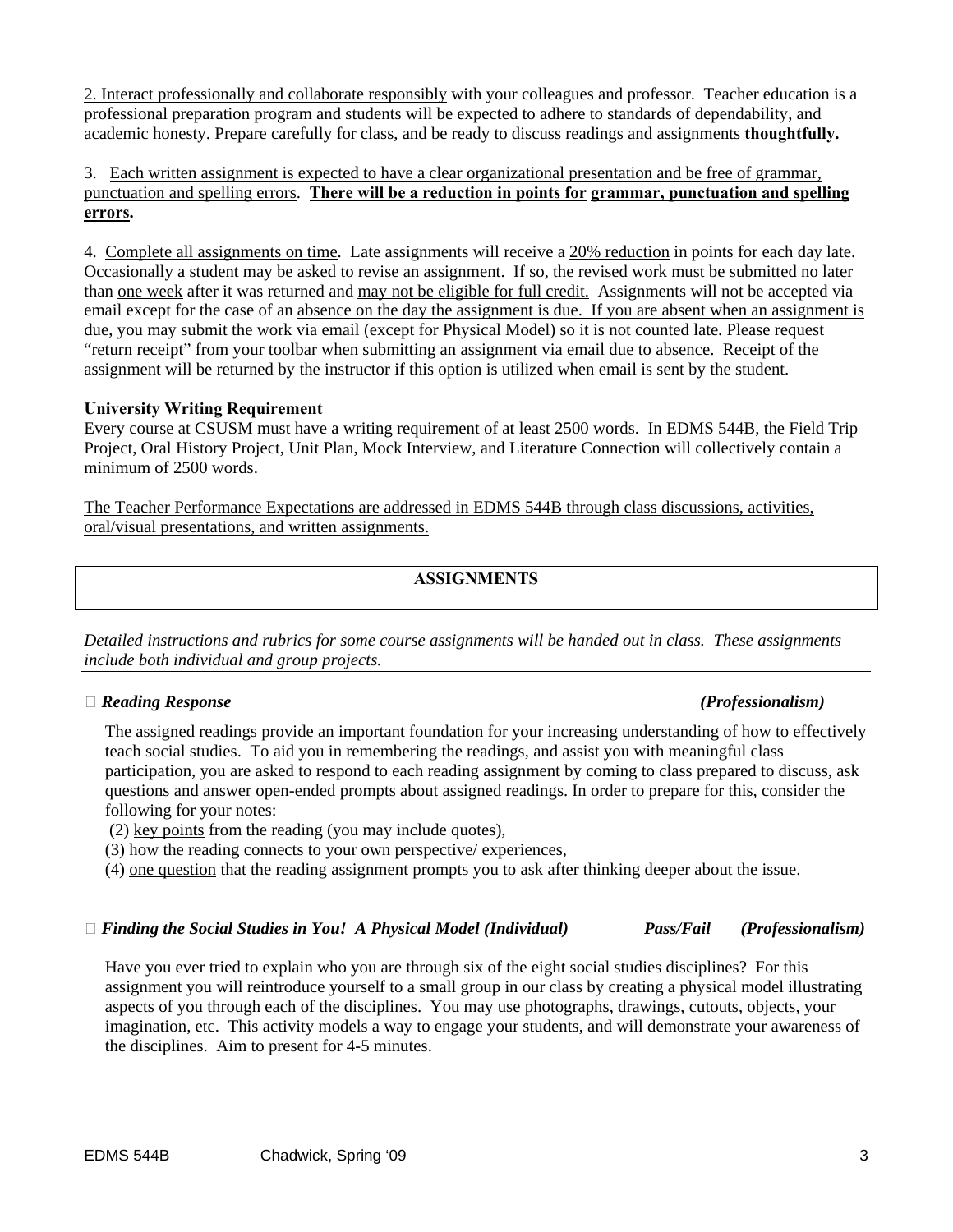#### $\Box$  *Unit Plan (Group)*  $15\%$

As a group you will create a social studies unit using a backward design model. Within this standards-based unit you will describe the Big Ideas, Critical Issues, Skills, Facts, and Concepts involved, and plan assessments that drive the design of the learning activities.

#### **The following assignments/learning activities will link together and create a well-developed social studies unit:**

#### **�** *Literature Connection (Individual with group presentation) 20%*

A wealth of children's literature exists that strongly supports the state standards for teaching social studies and is conducive to the integration of visual and performing arts. This assignment will serve as the introduction to your unit. You will select *one children's literature book* appropriate for the grade level unit you will be developing with your group. You will be required to write a lesson plan that incorporates this book, most likely as the "hook" for the unit. Your group will be required to give a presentation with which includes the overall big idea, and how all of your books can be used to advance children's thinking about the key social studies concept of your unit. (more details to come)

#### **�** *Community Resource / Field Trip Project (Group) 20%*

In this assignment you will explore and share information about a field trip site in San Diego County. By designing a variety of pre, during, and post-trip teaching activities, you will be able to plan an educational (rather than purely recreational) field trip that incorporates the arts in order to enhance understandings within your unit (more details to come).

#### **�** *Oral History Project (Group)*

Collecting oral histories is an exciting way to help children understand that "history" is found all around us and is continually created. You will *plan* an oral history project for your students addressing the essential issues of your unit.

The project will include higher order thinking, and an organized plan of instruction before during and after the oral history interview.

#### 

# **OR �** *Technology Project (Group) 15%*

 Students are motivated by technology, and many units can be enhanced through technology projects. For this project you will create a webquest relating to the unit and a lesson describing the learning goals and processes involved within student use of technology.

**�** *Mock Interview – Individual, Summary of Class 15%* 

Imagine you are at a job interview and were just asked: "How will you teach social studies in your classroom?"<br>Knowing how to teach and structure learning in social studies, and then being able to express your understanding, can be two different abilities. In order to help you eloquently articulate the knowledge you have gained through this course, as well as enhance your educational philosophy, you will participate in a mock interview. Be prepared to describe unit grade level themes as described in the History Social Science Framework, and effective methods for teaching social studies.

# *15%*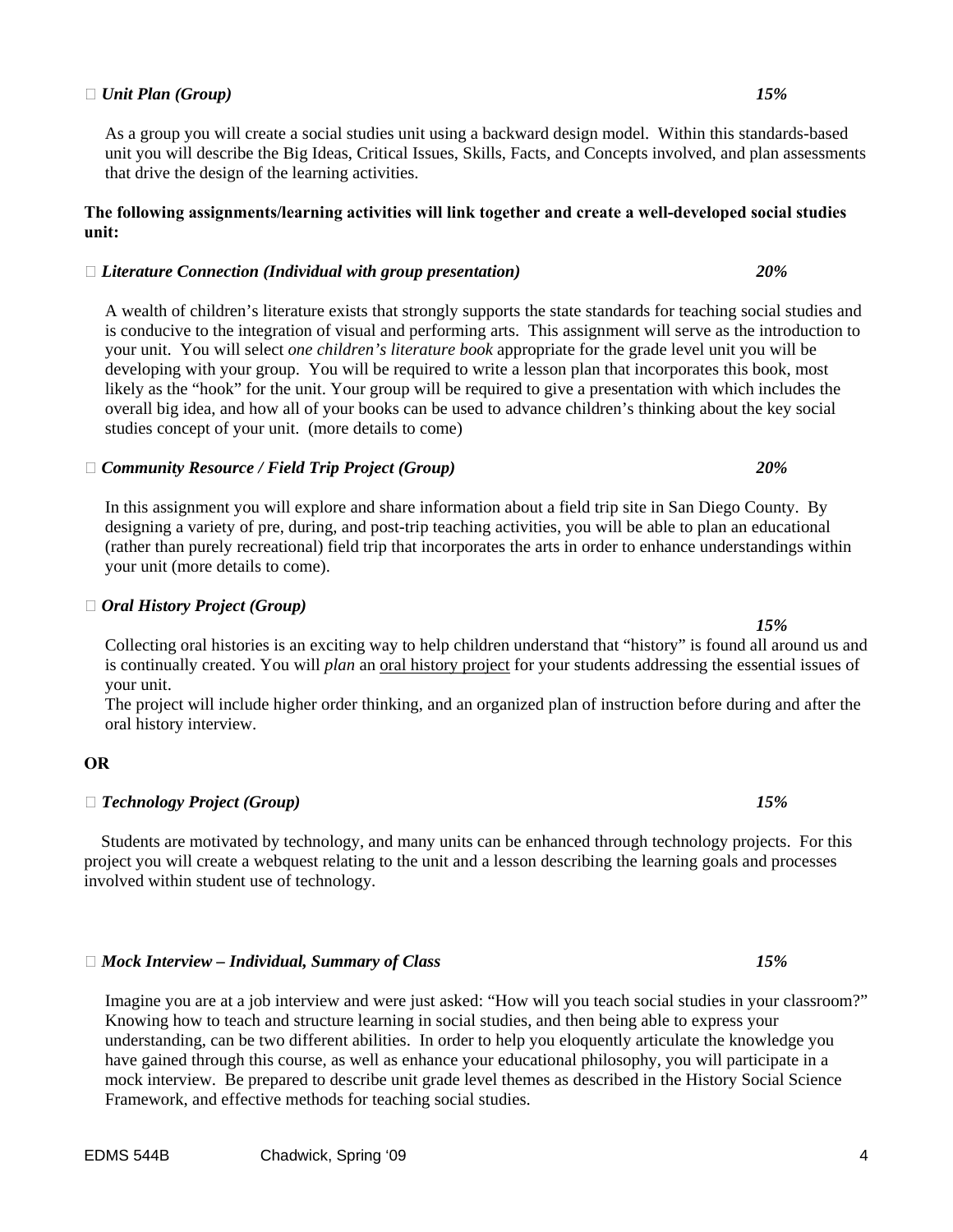## **Assignments**

| *Self Model<br>*Professionalism<br>Unit Plan<br>Literature Connection<br>Community Field Trip | P/F<br>15%<br>15%<br>20%<br>20% | Intro to social science disciplines<br>Includes reading response, participation, self model |
|-----------------------------------------------------------------------------------------------|---------------------------------|---------------------------------------------------------------------------------------------|
| Choose one out of two:<br><b>Oral History Project</b><br><b>Technology Project</b>            | 15%<br>15%                      |                                                                                             |
| *Mock Interview                                                                               | 15%                             | Summary of class                                                                            |

#### **Grading Scale:**

Assignments will be scored (1-4), using rubrics listing specific criteria to be addressed. Rubrics will be available to students with each assignment. Assignments are weighted as listed above.

## **Exemplary "A" Students**

1. Demonstrate **serious** commitment to their learning, making full use of the learning opportunities available and searching out the implications of their learning for future use.

2. Complete all assignments thoroughly and thoughtfully toward the goal of developing an in-depth social studies unit, receiving 3.5-4.0 averages on all assignments.

3. Make insightful connections between all assignments and their developing overall understanding of social studies concepts; they continually question and examine assumptions in a genuine spirit of inquiry.

4. Show a high level of achievement of course goals.

5. Make a concerted effort to work as a team to complete group assignments maintaining a community and supporting the community spirit of the group.

#### **"B" Students**

1. Comply with the course requirements and expectations.

2. Complete all assignments, usually thoroughly and thoughtfully, receiving 2.7 -3.4 average on all assignments.

3. Usually connect assignments to their developing overall understanding of social studies concepts; may be satisfied with accepting their learning as it is received without deeply examining assumptions or seeking a higher level of understanding of the implications.

4. Show reasonable achievement of course goals.

5. Make an effort to work effectively with group.

#### **"C" Students**

1. Demonstrate an inconsistent level of compliance to course requirements and expectations.

2. Complete all assignments with limited thoroughness and thoughtfulness, receiving 1.7-2.6 average on all assignments.

3. Make limited connections between assignments and their developing overall understanding of social studies concepts; may not be open to examining assumptions or implications and may actually dismiss the importance of the understanding of social studies concepts.

4. Attempt, but show limited progress in achieving course goals and/or building community within the group setting.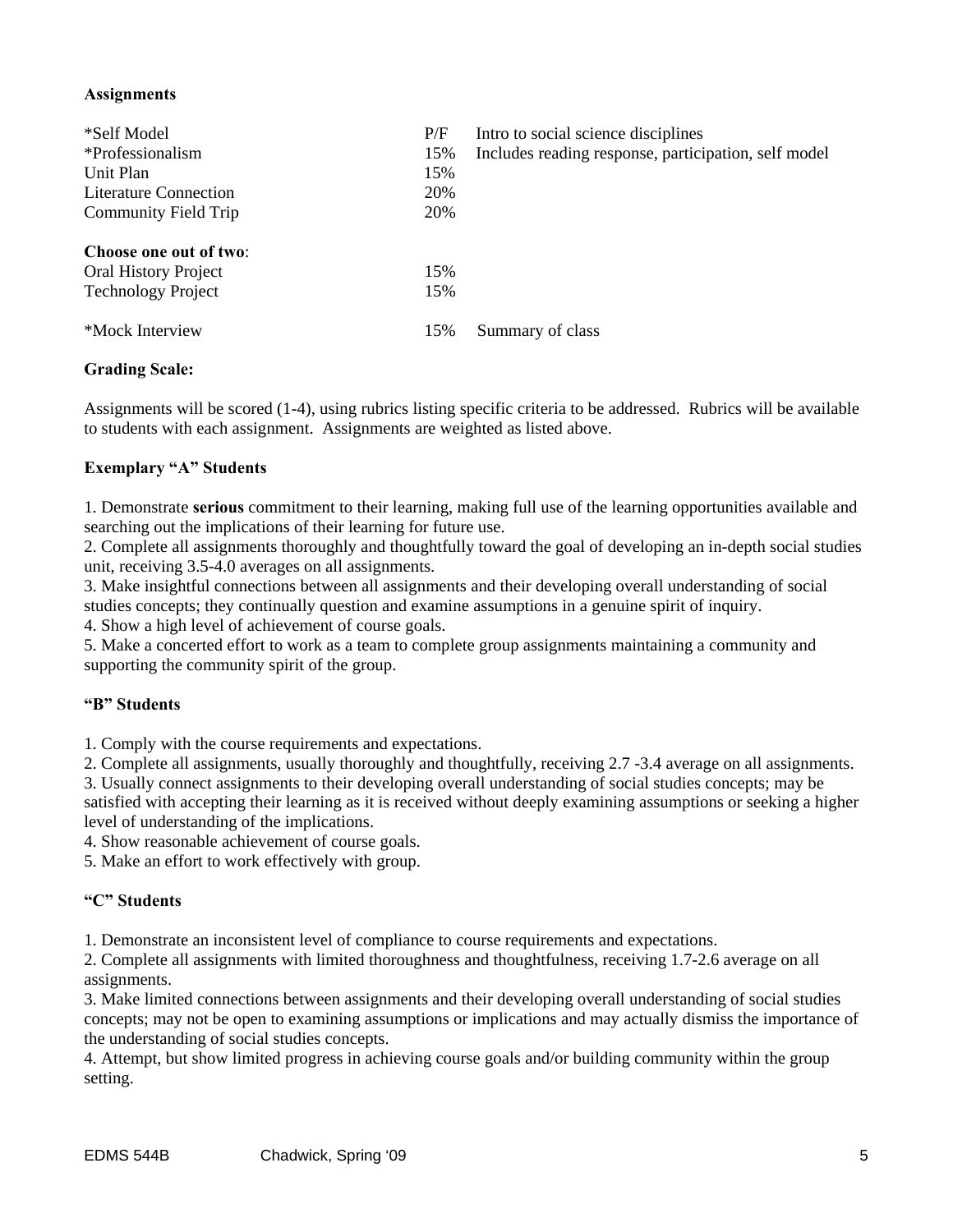#### California State University San Marcos COLLEGE OF EDUCATION

#### **Mission Statement**

The mission of the College of Education Community is to collaboratively transform public education by preparing thoughtful educators and advancing professional practices. We are committed to diversity, educational equity, and social justice, exemplified through reflective teaching, life-long learning, innovative research, and ongoing service. Our practices demonstrate a commitment to student-centered education, diversity, collaboration, professionalism, and shared governance.

*(adopted by COE Governance Community October, 1997)* 

#### **Attendance Policy**

Due to the dynamic and interactive nature of courses in the College of Education, all students are expected to attend all classes and participate actively. At a minimum, students must attend more than 80% of class time, or s/he **may not receive a passing grade** for the course at the discretion of the instructor. Individual instructors may adopt more stringent attendance requirements. Each scheduled class is two sessions; if students miss more than one session (one half class) on any scheduled week, they will not earn an "A". Should the student have extenuating circumstances, s/he should contact the instructor as soon as possible.

*(Approved: 12/19/97)* 

#### **Students with Disabilities Requiring Reasonable Accommodations**

Students must be approved for services by providing appropriate and recent documentation to the Office of Disable Student Services (DSS). This office is located in Craven Hall 5205, and can be contacted by phone at (760) 750-4905, or TTY (760) 750-4909. Students authorized by DSS to receive reasonable accommodations should meet with their instructor during office hours or, in order to ensure confidentiality, in a more private setting.

#### **CSUSM Academic Honesty Policy**

"Students will be expected to adhere to standards of academic honesty and integrity, as outlined in the Student Academic Honesty Policy. All written work and oral assignments must be original work. All ideas/materials that are borrowed from other sources must have appropriate references to the original sources. Any quoted material should give credit to the source and be punctuated with quotation marks. Sources from the internet must be referenced with current URL, and able to be accessed during grading period.

Students are responsible for honest completion of their work including examinations. There will be no tolerance for infractions. If you believe there has been an infraction by someone in the class, please bring it to the instructor's attention. The instructor reserves the right to discipline any student for academic dishonesty in accordance with the general rules and regulations of the university. Disciplinary action may include the lowering of grades and/or the assignment of a failing grade for an exam, assignment, or the class as a whole."

Incidents of Academic Dishonesty will be reported to the Dean of Students. Sanctions at the University level may include suspension or expulsion from the University.

#### **Plagiarism:**

As an educator, it is expected that each student will do his/her own work, and contribute equally to group projects and processes. Plagiarism or cheating is unacceptable under any circumstances. If you are in doubt about whether your work is paraphrased or plagiarized see the Plagiarism Prevention for Students website http://library.csusm.edu/plagiarism/index.html. If there are questions about academic honesty, please consult the University catalog.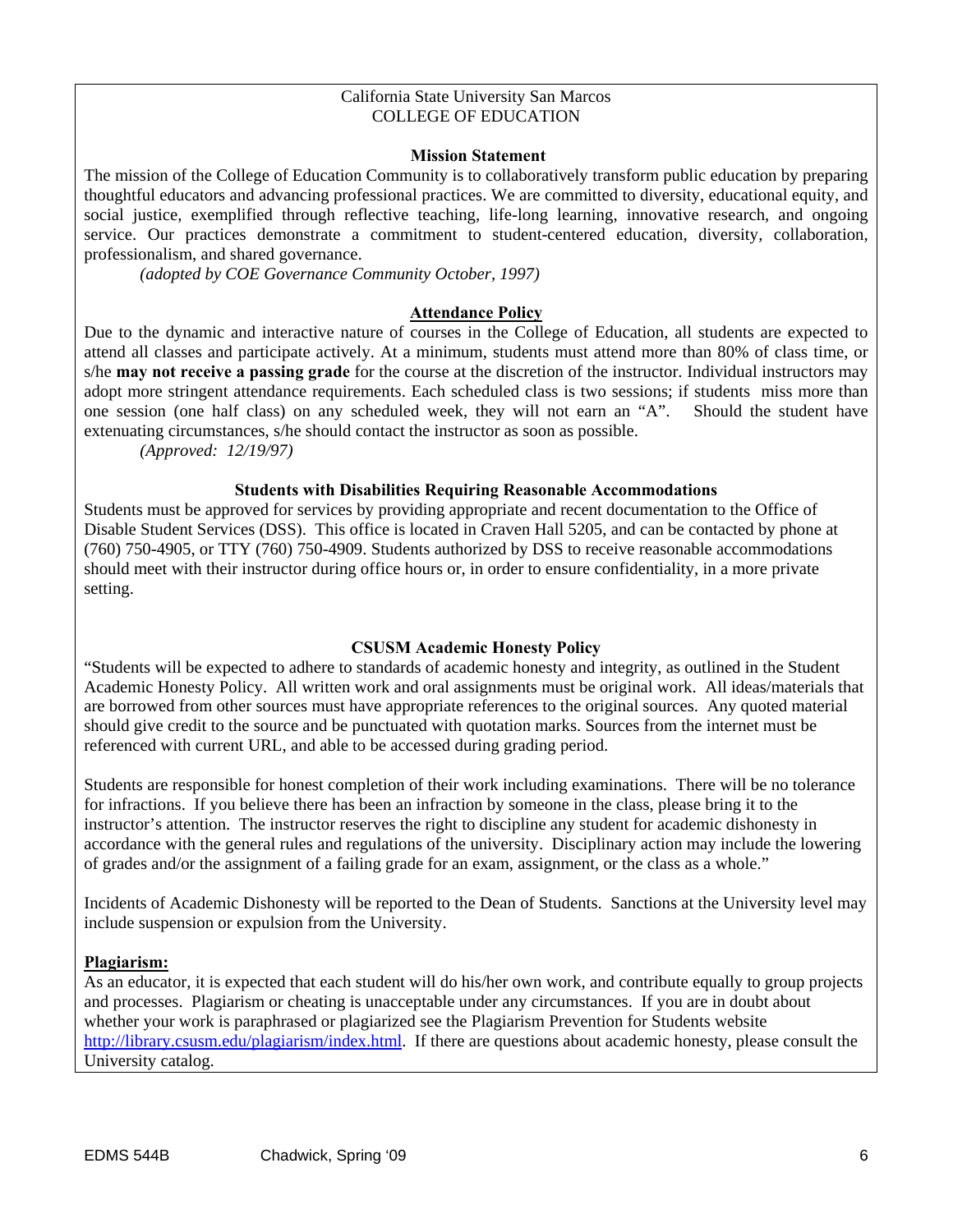# **Anticipated Schedule/Course Outline**

| <b>Date</b> | <b>Topic</b>                                                   | <b>Assignment (if any)</b>                                                    |
|-------------|----------------------------------------------------------------|-------------------------------------------------------------------------------|
| Session 1:  | "Social Studies" -- What? Why?                                 | $(In class - T:1)$                                                            |
| 1/26        | <b>Introduction and Course Overview</b>                        |                                                                               |
|             |                                                                |                                                                               |
| Session 2   | The Big Picture in California                                  | T: 3 PGS. 60-68                                                               |
| 2/2         | <b>H/SS Framework and State Standards</b><br>(with texts)      | <b>UBD ARTICLE</b><br>Unit Theme Idea                                         |
|             |                                                                | Small photo of self                                                           |
|             | Literature Connection - Kicking off your unit!                 |                                                                               |
|             |                                                                | <b>Physical Models due</b>                                                    |
| Session 3   | <b>Setting Ideas Into Action</b>                               | T: 2, PGS. 16-23 ("WHY IS PLAN"STOP AT "DECIDING                              |
| 2/9         | Unit and Lesson Design                                         | ON")                                                                          |
|             | Workshop, Unit Design Stage 1                                  |                                                                               |
|             | Lit Connection Workshop                                        |                                                                               |
|             |                                                                | <b>Literature Connection Draft Due (bring 2 copies)</b>                       |
| Session 4   | <b>How Do You Know</b>                                         | T: 5 pgs. 93-95 (Stop at Authentic Assess)                                    |
| 2/16        | <b>What They Know?</b>                                         |                                                                               |
|             | Assessment Leads the Way                                       |                                                                               |
|             |                                                                |                                                                               |
|             | Questioning for Understanding<br>Workshop, Unit Design Stage 2 | Stage 1 Draft Unit Plan Due (bring 2 copies)<br>Lit Connection Draft Returned |
| Session 5   | <b>Field Work</b>                                              |                                                                               |
| 2/23        |                                                                |                                                                               |
| Session 6   | The H.O.T.S. are Cool!                                         | T: 8 PGS. 155-156 (UP TO CAN YOU? PGS. 158-168)                               |
| 3/2         | Getting Your Students to Think                                 |                                                                               |
|             |                                                                | Stage 2 Draft Unit Plan Due (bring 2 copies)                                  |
|             | Workshop, Unit Design Stage 3                                  |                                                                               |
|             |                                                                | Lit Conn. Project and Presentations Due                                       |
| Session 7   | <b>Learning Outside the Classroom</b>                          |                                                                               |
| 3/9         | Field Trips for Educational Inquiry                            | <b>Stage 3 Unit Plan Draft Due</b> (bring 2 copies)                           |
|             |                                                                |                                                                               |
|             | Workshop, Field Trip                                           |                                                                               |
| Session 8   | <b>MANIPULATIVES IN SOCIAL STUDIES</b>                         | Oral History Articles (to be distributed)                                     |
| $3/16$      | The Impact of Primary Sources, Oral                            |                                                                               |
|             | History                                                        |                                                                               |
|             |                                                                | Field Trip Draft Due (bring 2 copies)                                         |
|             | Workshop, Field Trip                                           |                                                                               |
| Session 9   | <b>Developing Your Toolbox</b><br>Reading, Writing, Technology | $T: 6$ (JIGSAW)                                                               |
| 3/23        |                                                                |                                                                               |
|             | <b>Human Impact on the World</b>                               | T:7 (Jigsaw)                                                                  |
|             | Geography Makes a Difference                                   | Field Trip Draft Returned                                                     |
|             |                                                                |                                                                               |
|             | Workshop: Field Trip                                           |                                                                               |
|             |                                                                |                                                                               |
| Session 10  | <b>SPRING BREAK</b>                                            |                                                                               |
| 3/30        |                                                                |                                                                               |
| Session 11  | <b>Making Learning Come Alive</b>                              | T:10                                                                          |
| 4/6         | Teaching Through the Arts                                      | <b>Field Trip Project Due</b>                                                 |